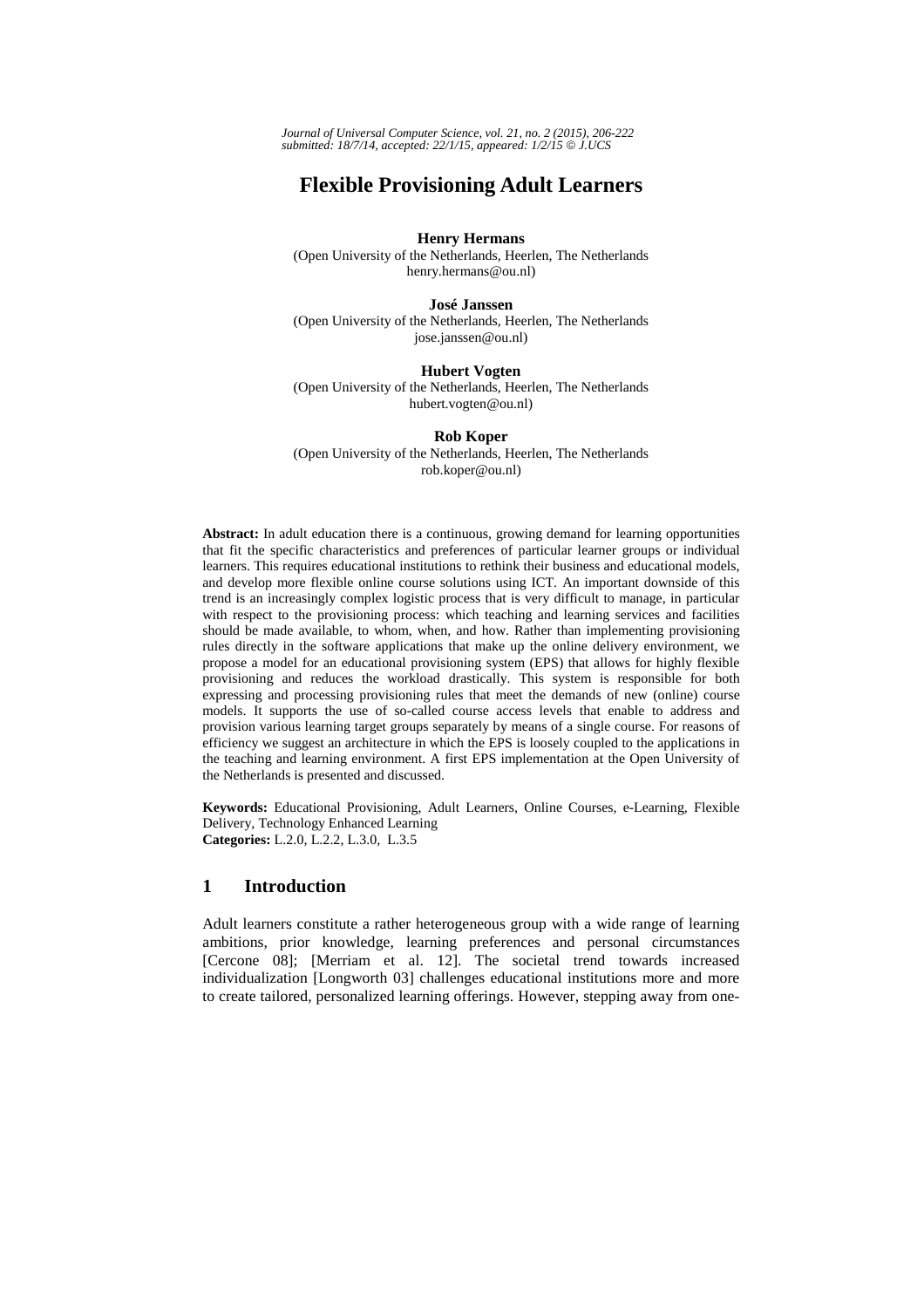size-fits-all solutions and trying to cater for the demands of particular learner groups (segmented personalization [Martinez 13]) or even individual learners, requires logistic processes that are very difficult to manage and will affect the provisioning process in particular. Provisioning is derived from the verb 'to provide' and refers in general to making something available (http://searchsoa.techtarget.com/definition/ provisioning). Within an educational setting, provisioning can be broadly defined as the process of supplying teaching and learning services and facilities to participants (e.g. learners, tutors, and peers) involved in the learning and teaching process. Services and facilities can be physical or digital, and may relate to different educational processes. We distinguish as main educational processes:

- 1. Primary processes, concerned with designing, developing, running and evaluating courses[1] and programs. These processes include all services and facilities directly related to the activities of learners and teachers in the context of a course or a program, e.g. course management services, content creation services, assessment services, and communication services.
- 2. Secondary processes, dealing with processes that are *conditional* or *supportive* to the activities in primary processes, which do not directly affect the primary processes of designing, developing, running and evaluating courses and programs. Examples of such services are planning services, intake services or progress monitoring services.
- 3. Tertiary processes, including all processes that are conditional or necessary, but not directly related to (supporting) teaching and learning, such as authorization and authentication services, subscription and registration services, or payment services, including voucher and credits services.

In distance education, the shift towards online education opens up new opportunities for personalized provisioning to groups or individual learners. This requires that we replace models, systems and buildings for 'stock' management with (new) solutions for provisioning and access management [Vogten and Koper 14]. Rather than selling and sending learning materials, *online provisioning* means granting access to online teaching and learning services, and involves all three processes identified above. For regular educational institutions that are moving towards blended learning and open educational resources, a similar challenge exists: how to manage the logistic complexity related to flexible (online) provisioning.

From an institutional point of view, it is not hard to imagine that an increasing level of flexibility will result in a very complex access control management of the learning and teaching infrastructure. Provisioning and access management are not restricted to granting access, but also deal with revocation of access, as course registrations may have a limited period. It is not always that clear which services should be revoked when a course expires while a user still has other active registrations. Even with a fairly limited amount of users, managing access to all online resources manually would be impossible. Furthermore, we may expect that business models will change over time and with it the rules that determine online access to learning resources, as will be illustrated in [section 2], where we will

l

<sup>[1] &#</sup>x27;Course' may have different meanings. In our case, a course is a unit of education with an average load of 120 hours of study, and is completed with a preliminary exam. A course can be part of a program (e.g. a BSc or MSc), but can also be completed separately.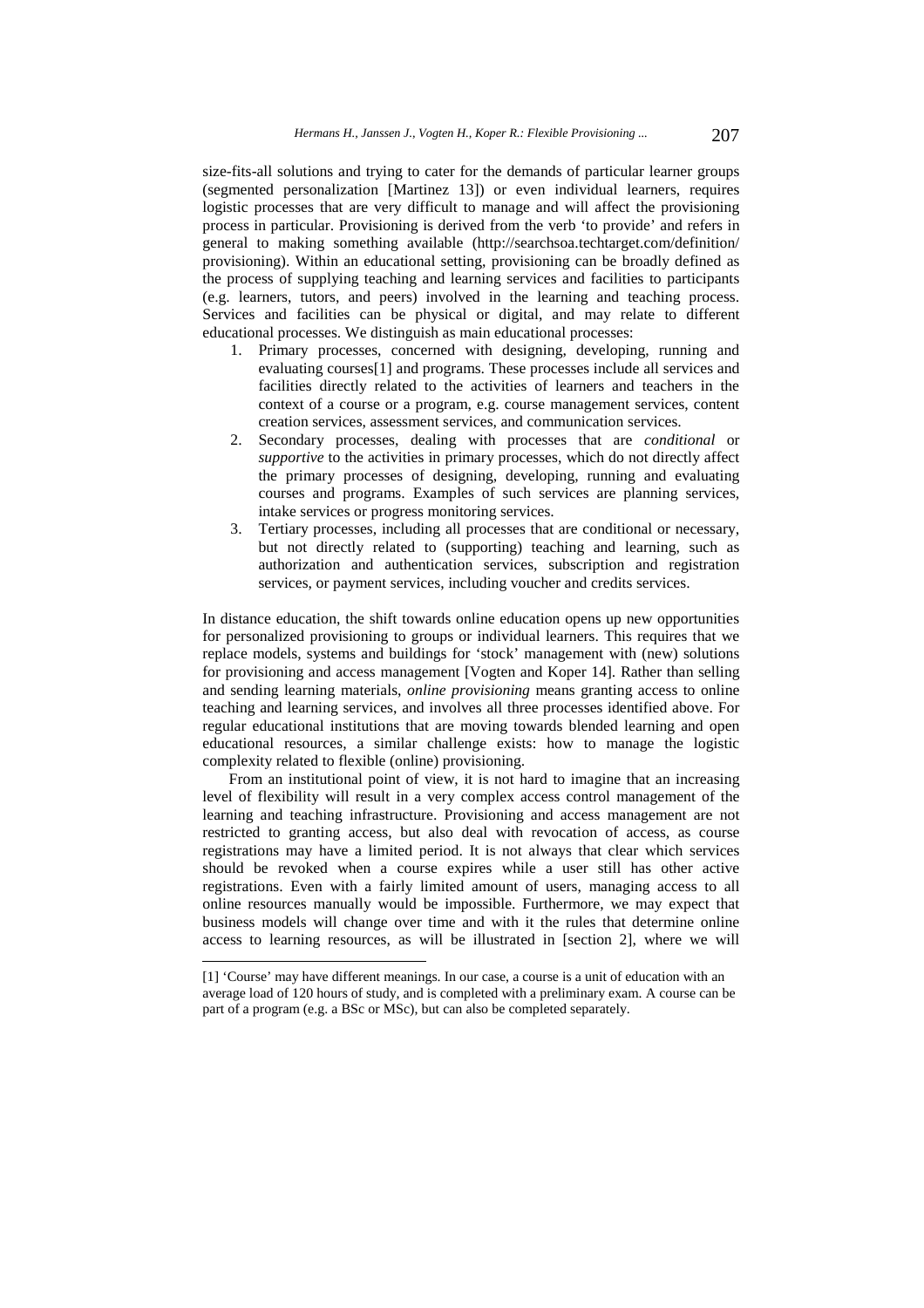introduce the case of the Open University of the Netherlands. This leads us to the central question this article tries to answer: can we design a system that suits flexible, online provisioning and management of the underlying business rules?

The approach described in this article in brief enables faculties:

- to identify *course access levels*, i.e. to label parts of courses according to their suitability for various target groups; the particular learning design of each of these course access levels depends on teachers' and faculties' pedagogical choices [Hermans et al. in press];
- to easily define combinations of course access levels, along with services transcending a single course, to be provisioned to various target groups (primary & secondary process);
- to apply a sustainable way to handle the multiple combinations of services, facilities and target groups in a context of swift changes (with respect to infrastructure and/or policies).

As such, this research is not so much focused on providing teachers with a means to make their learning designs interoperable [e.g. Prieto et al. 13], but rather on enabling faculties and institutions a way to flexibly provision for different learning target groups by means of a rule-based access management system, called Educational Provisioning System (EPS).

Online provisioning is related to general IT concepts as identity management (IdM) or identy and access management (IAM), which deal with enterprise-wide managing online identities, authentication, authorization in support of access management. Related specifications in this respect are XACML [OASIS 13] and SPML [OASIS 14]. Although these specifications are potentially useful for the technical implementation of educational provisioning, they are too extensive, very technical in their nature and have no specific focus on the educational context, in particular the situation where provisioning information should be managed by nontechnical faculty staff. They rather operate at enterprise level, affecting the organisation as a whole.

Rather than implementing provisioning rules directly in an online learning system, we propose a separate educational provisioning system (EPS) that allows for managing provisioning rules independent of the learning application(s) in use. We propose various adapters that will translate the outcomes of these rules into the appropriate access control settings on the various learning systems. This approach has various advantages:

- *Reliability*: there is no need for any manual configuration of the learning system. All configuration is handled by the provisioning system. This applies for both granting and revocation of access rights.
- *Efficiency*: policy changes at institutional or faculty level can be simply implemented by redefining the provisioning rules in the EPS. There is no need for any additional software changes.
- *Traceability*: the existence of explicit rules provides a reasoning mechanism making it possible to explain why users have access to certain resources.
- *Flexibility*: additional provisioning configurations, for instance for different types of users, can be added easily.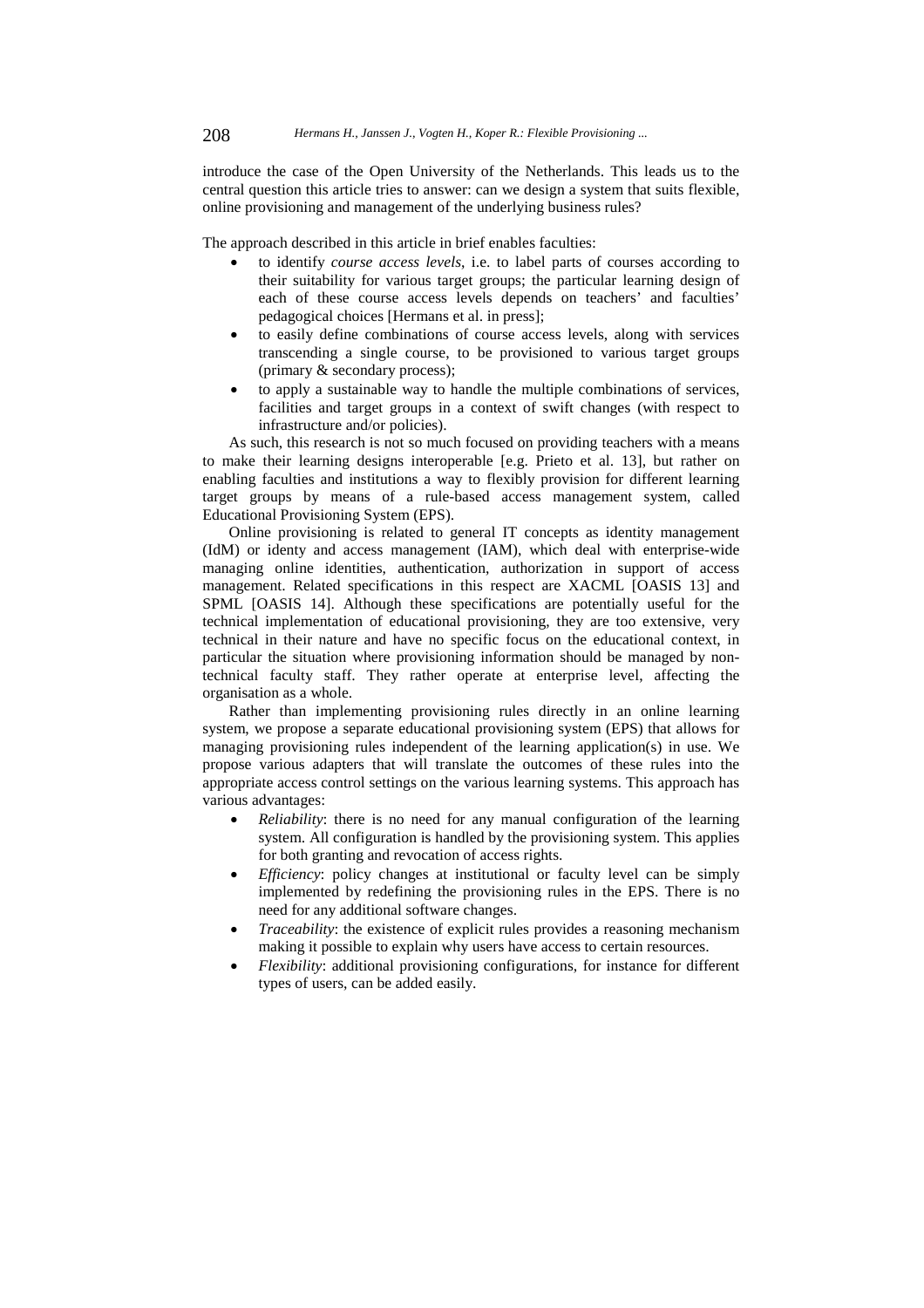To provide a more specific understanding of typical provisioning issues at stake, we present in [section 2] the case of the Open University of the Netherlands (OUNL). From this case we derive the requirements for an EPS that suits online provisioning, and subsequently draw up an EPS model that allows us to express the required provisioning rules. Besides, we provide an architecture that positions the EPS in the broader context of online delivery systems. A first implementation of the proposed model will be presented in the following section. We will conclude with a discussion of our results.

# **2 A case of flexible provisioning**

Below we outline how the OUNL, a distance teaching university, has addressed the issue of flexible provisioning and the logistic complexities it involves. We highlight a new course model that imposes typical demands with respect to provisioning rules.

#### **2.1 Course access levels**

The Open University of the Netherlands (OUNL) is a distance teaching university, offering open higher distance education. In the last decade, strategic discussions about the position of the OUNL in the landscape of higher education in the Netherlands led to redefine as OUNL's primary role to provide academic lifelong learning: to offer adult learners facilities to attain a bachelor or master degree in any phase of their lives and to keep up to date with their professions or disciplines of interest [Koper 14). This ambition led to a new business model, in which the population of learners was divided into different learner target groups, each to be served with tailored offerings. In support of the business model, a new course authoring approach was developed [Hermans et al. in press]. Key in this approach was to develop online courses that can be flexibly delivered to different learner groups, by dividing single courses into layers or *course access levels* (CALs). CALs are tailored to particular learning target groups by varying access to learning activities, resources, and services. To facilitate the authoring process, each course access level was represented by a different colour that addresses a different learner target learner group. [Figure 1] depicts the default set of CALs we used for an MSc course, along with the corresponding learner target groups.

Stepping up the hierarchy of course layers, from explorers (lowest level) to regular degree students (highest level), each layer extends the lower layer with learning activities, resources and/or services, tailored to the learning use case of the particular target group. For example self-directed learners who want to keep track with new developments within their domain, receive 'blue' course access, meaning that they can access all course resources relevant to their domain, and are supplied with personal tools for managing their progress and learning results. Regular students, on the other hand, receive 'green' access, meaning that they obtain tutor guidance and that they are allowed to take course exams. For the sake of clarity, the definition of the learning activities, services, and resources to be offered at any level depends on choices at faculty and/or teacher level.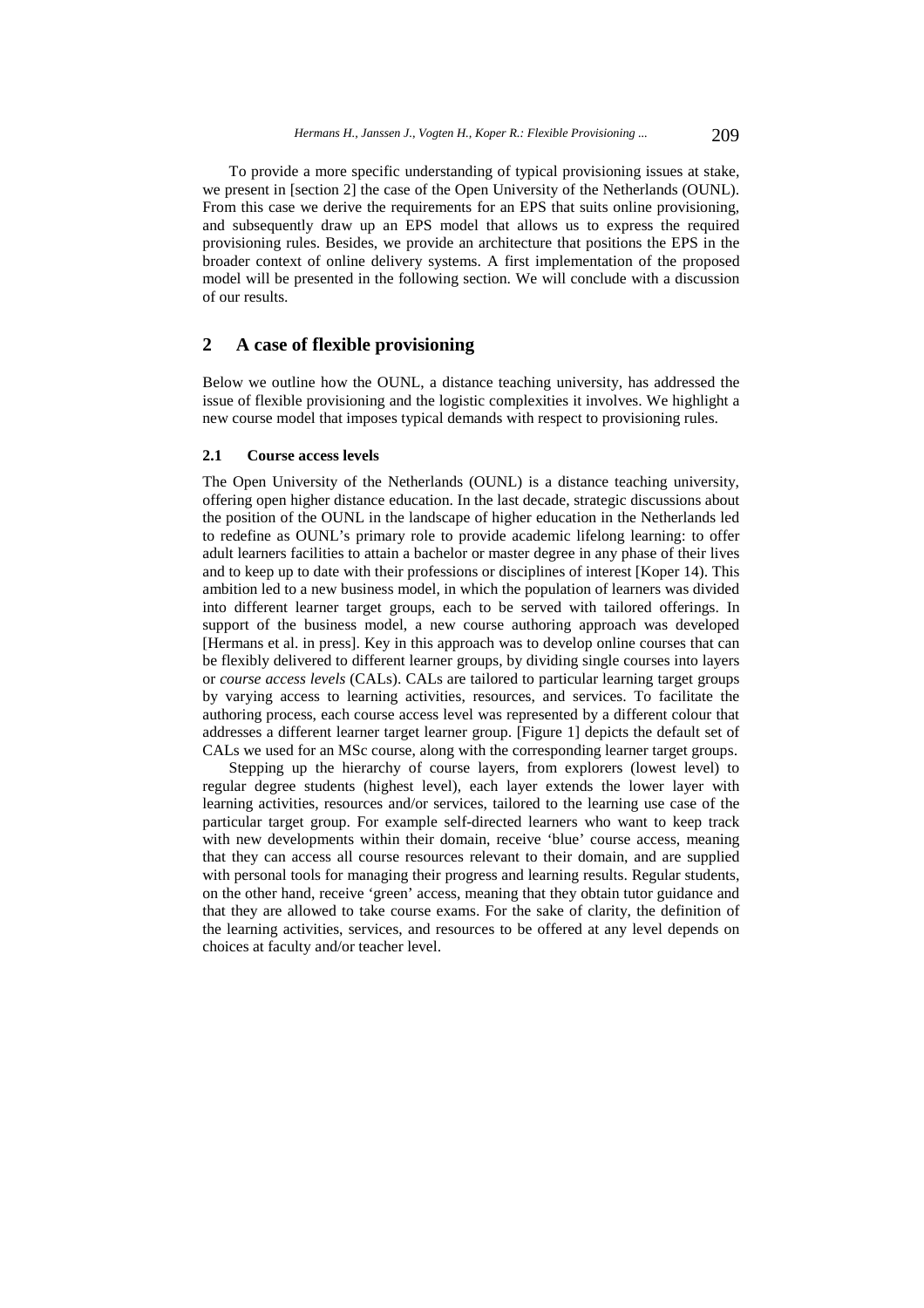

*Figure 1: Course access levels MSc course* 

#### **2.2 New course formats**

 $\overline{\phantom{a}}$ 

As part of implementing the new business model, new educational formats for continuous professional development (CPD; see [Rubens and Hoogveld 12]), like *learning tracks* and *online masterclasses*[2], were developed. The learning track provides a good illustration of new demands to online provisioning. A learning track aims at supporting the learning needs of the self-directed ('blue') adult learner. It is a Netflix like subscription system, offering access to all 'blue' MSc courses and all online masterclasses within a domain. The business rules are reflected in the provisioning strategy. Once subscribed to the learning track, learners first of all get access to a course site that provides more information about the learning track. Furthermore, learners must be able to create their own personalized learning paths [Janssen et al. 11]. To this end, they are entitled to freely register for the 'blue' courses of their choice. Along with their subscriptions, learning track users receive access to personal tools for managing their learning processes, such as a course

<sup>[2]</sup> An online masterclass is a video-based educational format, through which experts and audience discuss trending research topics.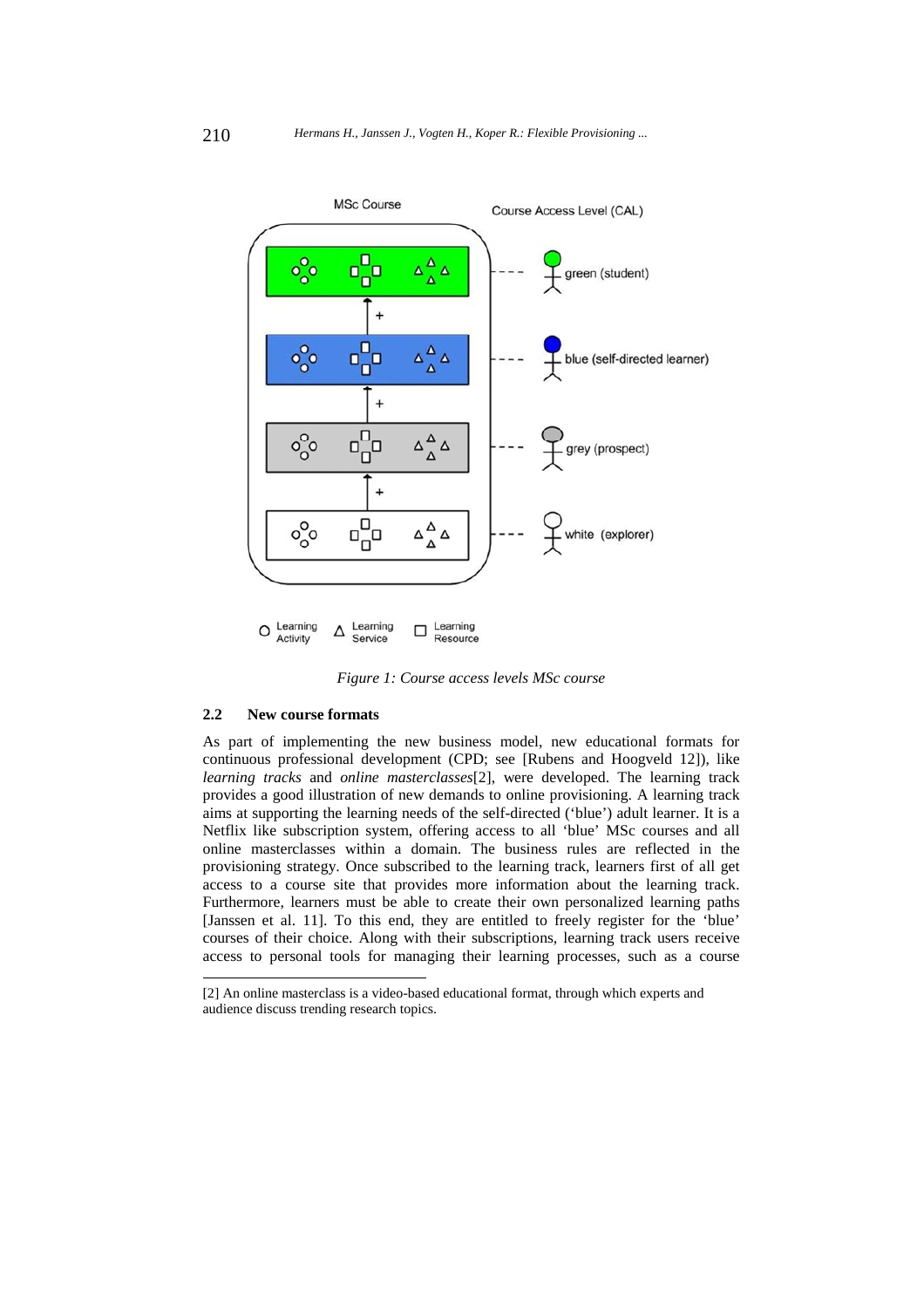registration tool, a blog and a showcase tool. Together, these kinds of tools make up what can be conceived as a learner's personal learning environment (PLE; see [Attwell 07]; [Hermans et al. 14]). Embedded in an institutional context, Casquero et al. [Casquero et al. 10] characterize this as an institutionalized personal learning environment or iPLE. A final characteristic of the learning track model is that users receive an amount of credit points, which they can exchange in the learning system to gain access to paid services like online masterclasses and conferences.

Both the examples of CALs and the learning track illustrate that in online education target group differentiation and new educational formats require different models for provisioning of learning and teaching services. Next, these requirements will be discussed more in detail.

# **3 Requirements**

This section describes the requirements regarding the kind of provisioning rules the EPS should be able to process. To this end we return to the learning track example (see [section 2]) that allows us to provide the following user scenario that illustrates how a provisioning process may unfold.

*"Lily is a primary school teacher who wants to stay up-to-date in the field of learning technologies. To realize her ambition she has signed up for the OUNL's learning system, as she intends to attend (free) online masterclasses. As a registered user she is provided with a dashboard for managing her learning process, a user profile service she can use to create a personal network, and a blog in her personal workspace (T0). She starts with registering for an online masterclass in the area of mobile learning. This registration also gives her access to a website containing stateof-the-art information and resources on the topic of mobile learning (T1).* 

*As a next step, Lily subscribes for the learning track `Learning and teaching in the 21th century'. This involves a one year subscription at a monthly fee, entitling 'blue' access to all MSc courses and including vouchers with credits to sign up for six (paid) online masterclasses. After registration (T2) she now has access to the learning track site. Her registration also gives her membership of a portal providing trends and state-of-the-art research information in the Learning Sciences domain.* 

In addition, Lily's personal workspace has been extended in two ways. Along *with her registration, she has received credits that she can exchange in the learning system to gain access to other courses. Second, she is provided with tools for document management, knowledge sharing, and creating portfolios she will need or may find useful to support her learning track. The portfolio tool, for instance, she will need to draw a report of conducted formal and informal learning activities in the learning track accreditation process.* 

*As a consequence of her learning track registration the personalized course catalogue has been extended with a large amount of 'blue' MSc courses Lily can freely register for. Lily decides to start with the course 'Digital Media and Learning' (T3). By clicking the auto-registration button she gets instant access to this course."* 

In this user scenario we encounter three kinds of rules that are relevant in the context of educational provisioning: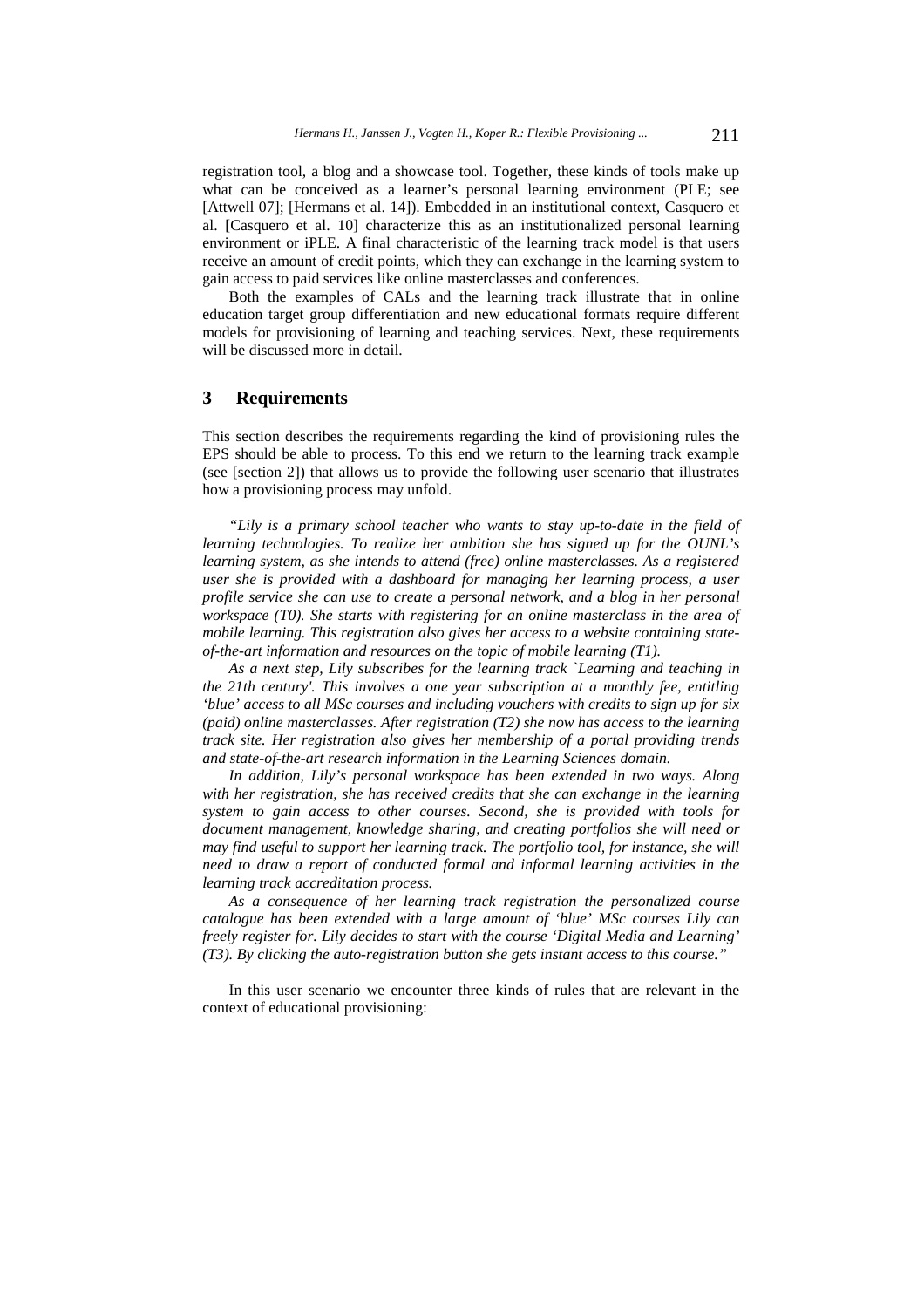#### 212 *Hermans H., Janssen J., Vogten H., Koper R.: Flexible Provisioning ...*

- *access rules*, specifying which course(s) a learner should have access to, and at which access level, such as 'green' access in the learning track example.
- *entitlement rules*, stating which course(s) a learner is entitled to register for as a result of a particular course registration. In our example the learning track registration entitles a user to (freely) register for a considerable number of 'blue' MSc courses. This type of rule makes it possible to create a fully personalized course catalogue.
- *facility rules*, granting the learner facilities like resources, (personal) tools, or credits.

[Table 1] shows an overview of how the provisioning 'profile' of the user in our example develops over time after various course registrations. Starting with basic tool access upon platform registration the provisioning profile develops into a more and more comprehensive configuration.

| <b>Registration</b>                      | <b>Access</b>                          | Entitlements[3]                                                                                                            | <b>Facilities</b><br>• dashboard tool<br>• profile tool<br>• blog tool                                                                   |  |  |
|------------------------------------------|----------------------------------------|----------------------------------------------------------------------------------------------------------------------------|------------------------------------------------------------------------------------------------------------------------------------------|--|--|
| T0: platform<br>registration             |                                        |                                                                                                                            |                                                                                                                                          |  |  |
| T1: online master-<br>class registration | online masterclass<br>('green' access) |                                                                                                                            | $\bullet$ topic<br>community[4]<br>· domain portal                                                                                       |  |  |
| T2: learning track<br>registration       | learning track<br>('green' access)     | $\bullet$ all 'blue' MSc<br>courses<br>$\bullet$ all 'topic'<br>communities<br>• all 'archived'<br>online<br>masterclasses | $\bullet$ credits<br>• domain portal<br>$\bullet$ document<br>management tool<br>$\bullet$ knowledge<br>sharing tool<br>· portfolio tool |  |  |
| T3: MSc course<br>registration           | MSc course<br>('blue' access)          |                                                                                                                            |                                                                                                                                          |  |  |

*Table 1: Example of provisioning 'profile' development* 

l

<sup>[3]</sup> Entitlements are granted permissions to register for a course or course access level.

<sup>[4]</sup> Topic communities are research communities, integrated in the learning environment in order to make specific research areas accessible to a wider public.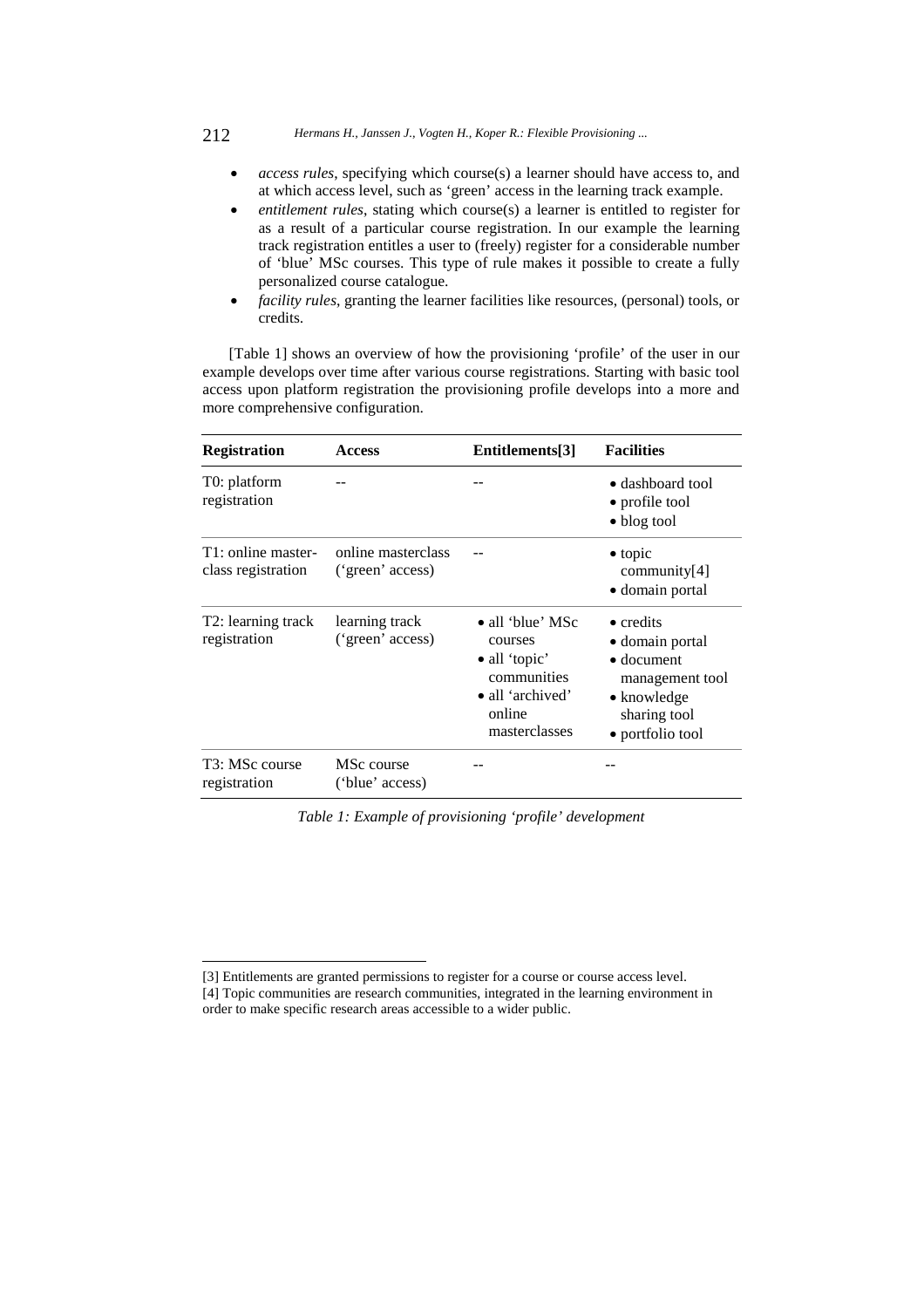With this elaborated example in mind we state the following requirements for the EPS:

- R1 The EPS must support the creation of one or more CALs for an online course.
- R2 The EPS must be able to express provisioning rules for each CAL. The following type of rules must be supported:
- R2.1 *Course access rules*: a course access rule specifies the course(s) that must be assigned to a user in the teaching and learning infrastructure, depending on the user's course registration status.
- R2.2 *Registration entitlement rules*: this kind of rule expresses that 'registration for course 1 entitles a user to register for course [2..n]'. These kinds of rules allow for conditional, personalized offerings that can be used as part of an educational format such as the Learning Track in our example.
- R2.3 *Facility rules*: this kind of rule is to be used for supplying users with facilities. We use the term facilities as an umbrella term for artefacts in the learning system, which may be of a different nature. In our example, facilities relate to tools like the PLE services, resources such as the domain portal, or value tokens such as credit points.
- R3 The EPS must be able to process provisioning rules as stated in requirement R2 when either a registration status of a user changes or the provisioning configuration of the CAL has been altered.

For the purpose of efficiency, and considering the design principle of 'separation of concerns' (e.g. [Greer 08]; [Tarr et al. 99]) we stated as an additional, more general requirement:

R4 The EPS must be agnostic with respect to particular applications that are in use for (1) teaching and learning, and (2) user and course administration, in order to make it robust to changes in the application landscape.

## **4 EPS model**

In this section we will first introduce the EPS model for expressing provisioning rules, based on the first three requirements of the prior section. Subsequently we present an architecture that positions the EPS in relation to other systems involved in the provisioning process.

[Figure 2] shows the EPS's conceptual model expressed in a UML class diagram [Object Management Group 14]. A *course* is a complete, self-contained unit of education. It can manifest itself in various configurations, called *course access levels* (CALs; see [section 2]), based on pedagogical choices regarding the learning needs of a particular learner target group.

For each CAL, one or more *provisioning rules* can be defined. These rules involve formalized, conditional business rules, describing the type of grants to be provided to the participants within the online teaching and learning environment, depending on their *registration status*. These business rules are based on policies, usually stated at faculty or institutional level.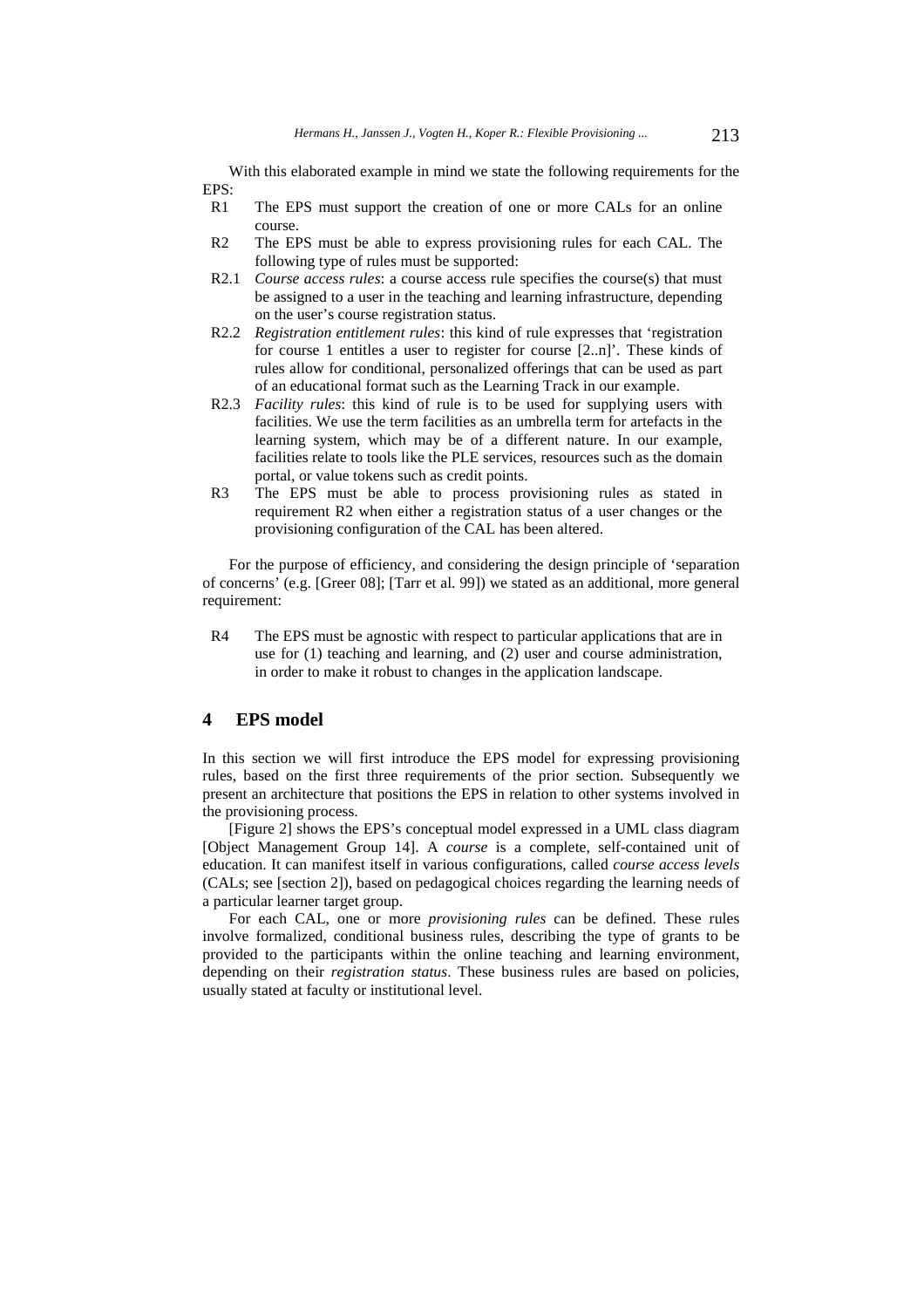A provisioning rule is associated with a user´s course registration status and expresses the provisioning action to be executed based on that particular status. Possible registration statuses are 'waiting', 'registered', 'expired' or 'cancelled'. A user may have multiple registration statuses for a CAL, as CALs can be associated with different educational formats. A user obtains a registration status when, for example, he or she is enrolled in a course. This status changes when a course registration expires. These kinds of state changes are triggers for reapplying the provisioning rules for that user. This may result in additional changes in a user's registration statuses, which will trigger again the processing of provisioning rules.

Following requirement R2 from [section 3], we distinguish three action types: *course access action*, e*ntitlement action*, and s*upply action*. Both course access actions and entitlement actions relate to a CAL a user should be registered for, whereas supply actions address the facilities to be provisioned, such as resources, tools or learning objects.



*Figure 2: EPS conceptual model*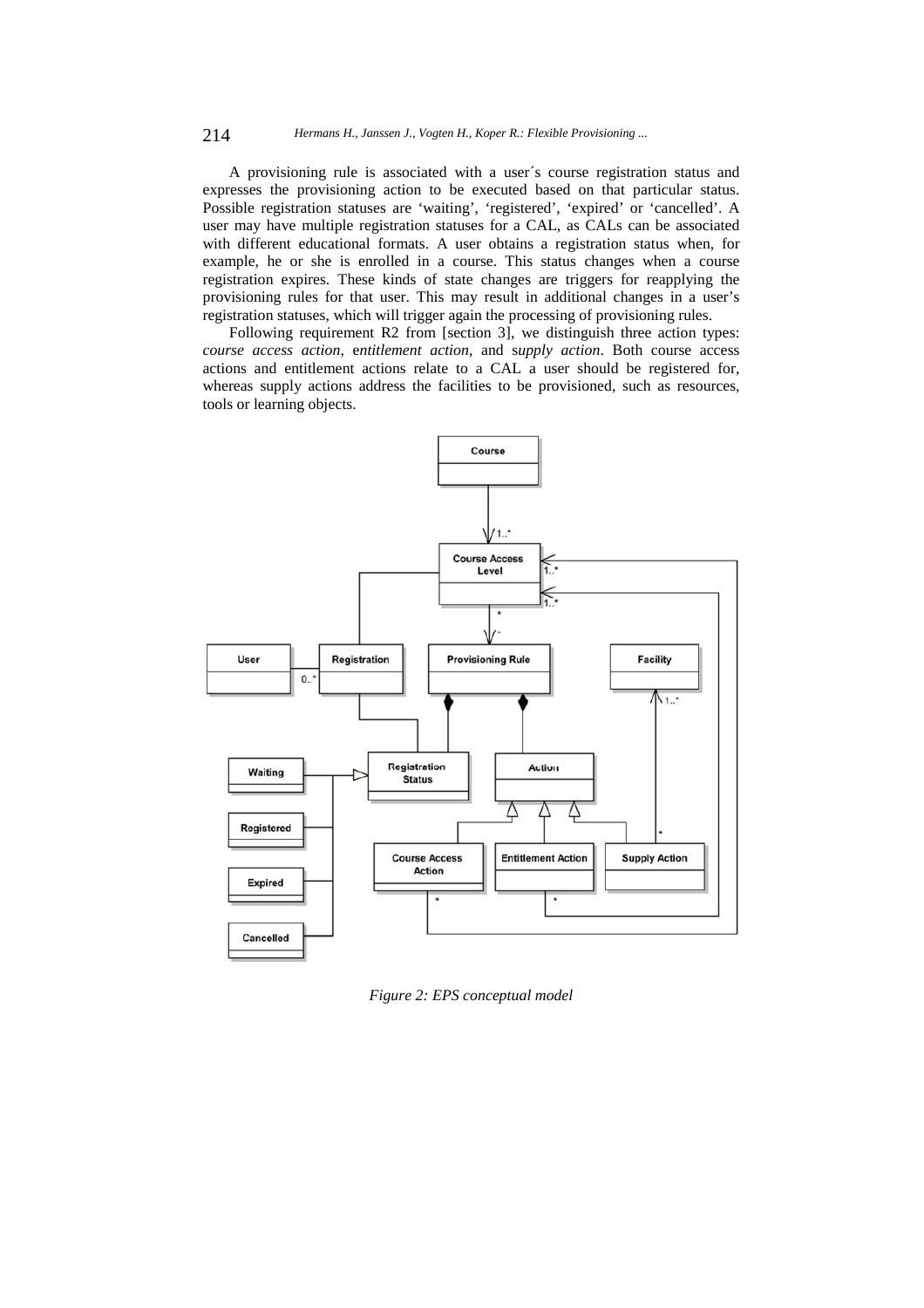#### **4.1 Architecture**

As a final requirement (R4) we stated that the EPS must be able to operate agnostic to the particular application(s) an institution has in use for teaching and learning, as well as for user and course administration. This requirement demands an application architecture in which the EPS is loosely coupled with other systems involved in the provisioning process. This implies for the EPS on the one hand that it must be able to import user registrations and course information, and on the other hand that it must be able to expose resulting user provisioning information (registrations, entitlements and facilities) that can be implemented by teaching and learning applications.

[Figure 3] proposes an architecture, expressed in an UML component diagram ([Fowler 04]; [Object Management Group 14]), that meets the particular requirement. It shows a high-level structure of the EPS, its main components and their dependencies.



*Figure 3: EPS architecture* 

The architecture takes the EPS as a central component, responsible for expressing as well as processing provisioning rules. The EPS expects course information (*course list*) as well as user registrations (*course registrations*) as input for both these two tasks. This information is expected to be available through interfaces (depicted as lollipops) of the administrative systems that are in use.

The EPS itself is broken down into several other components, each addressing a separate concern. For example the EPS top component in the diagram is the *course accesslevel editor,* an application component that is needed to identify CALs for a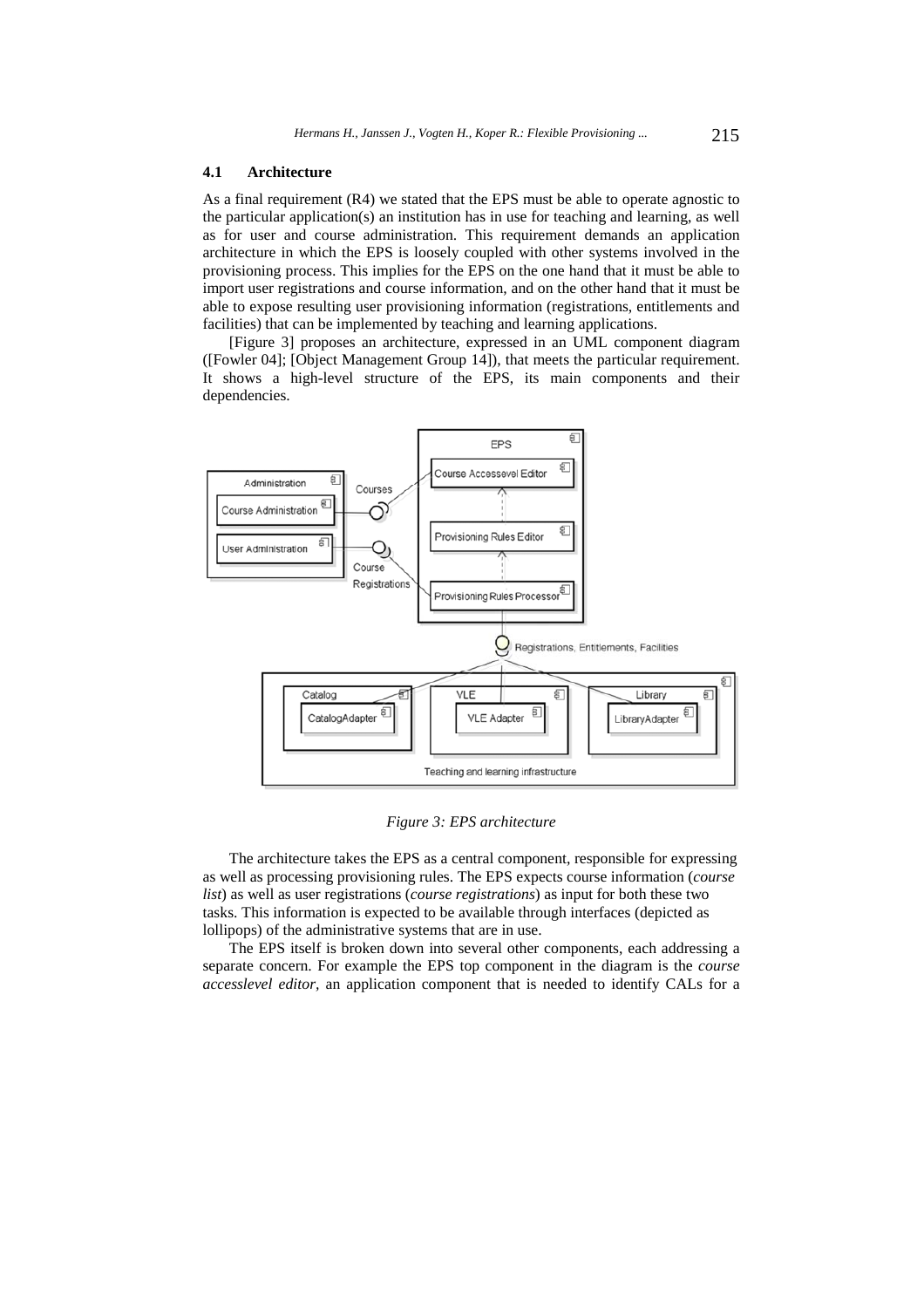particular course in order to assign provisioning rules and list a CAL for example in a catalog.

The EPS *provisioning rules processor* is a service provider, to be triggered by each change in either a user's registration status or a CAL's provisioning rules. It calculates and exposes user provisioning information (*registrations, entitlements and facilities*) through a high level interface that can be called by applications in the teaching and learning environment. In order to *translate* and *implement* this high level provisioning information, application specific *adapters* are required. These adapters are expected to have sufficient access to the underlying teaching and learning applications, e.g. through available APIs. Applications lacking an API should thus be extended in order to provide the required level of access.

In order to develop adapters, it requires knowledge of how the targeted applications are expected to facilitate provisioning in terms of providing access to their services. This knowledge should be implemented a set of adapter configuration options that can be applied for the various CALs. Hence, an adapter should provide a user interface to enter these configuration options.

# **5 Implementation**

A first version of the EPS was realized as part of OUNL's integrated learning system OpenU [Vogten and Koper 14). The Scrum software development approach [Schwaber 07] was used for an iterative development of the system. As the number of students was growing steadily, we were faced at an early stage with a manual and error-prone application management, as configuring access permissions in the learning system was done manually. We recognized the need to develop an automated provisioning solution instead and out of this need the EPS was developed in several iterations. Because the initial development was focussed on solving our immediate problems, it did not start as a separate layer outside the teaching and learning infrastructure as proposed in the architecture above. However, we were able to develop a solution that conceptually and technically meets the proposed provisioning system and with some effort it is possible to create a stand-alone version of this EPS that will run e.g. in a separate Tomcat application container [The Apache Software Foundation 14].

Below, we will first provide some details about the implementation platform and implementation context. The user story introduced in [section 3] will be used to illustrate the working of the EPS.

# **5.1 Platform**

The EPS was developed by a team of OUNL ICT specialists as an application within Liferay Portal EE [Liferay 14], an open source java-based platform. By default, the platform provides each registered user with a personal workspace that we used to implement a personal learning environment. The platform's fine-grained permissions system allows for detailed personalization and developing flexible courses as highlighted in [section 2]. As each PLE tool could be addressed separately, this allowed for flexible delivery. The platform's community entity was used for the delivery of online courses. A community is technically speaking a container, holding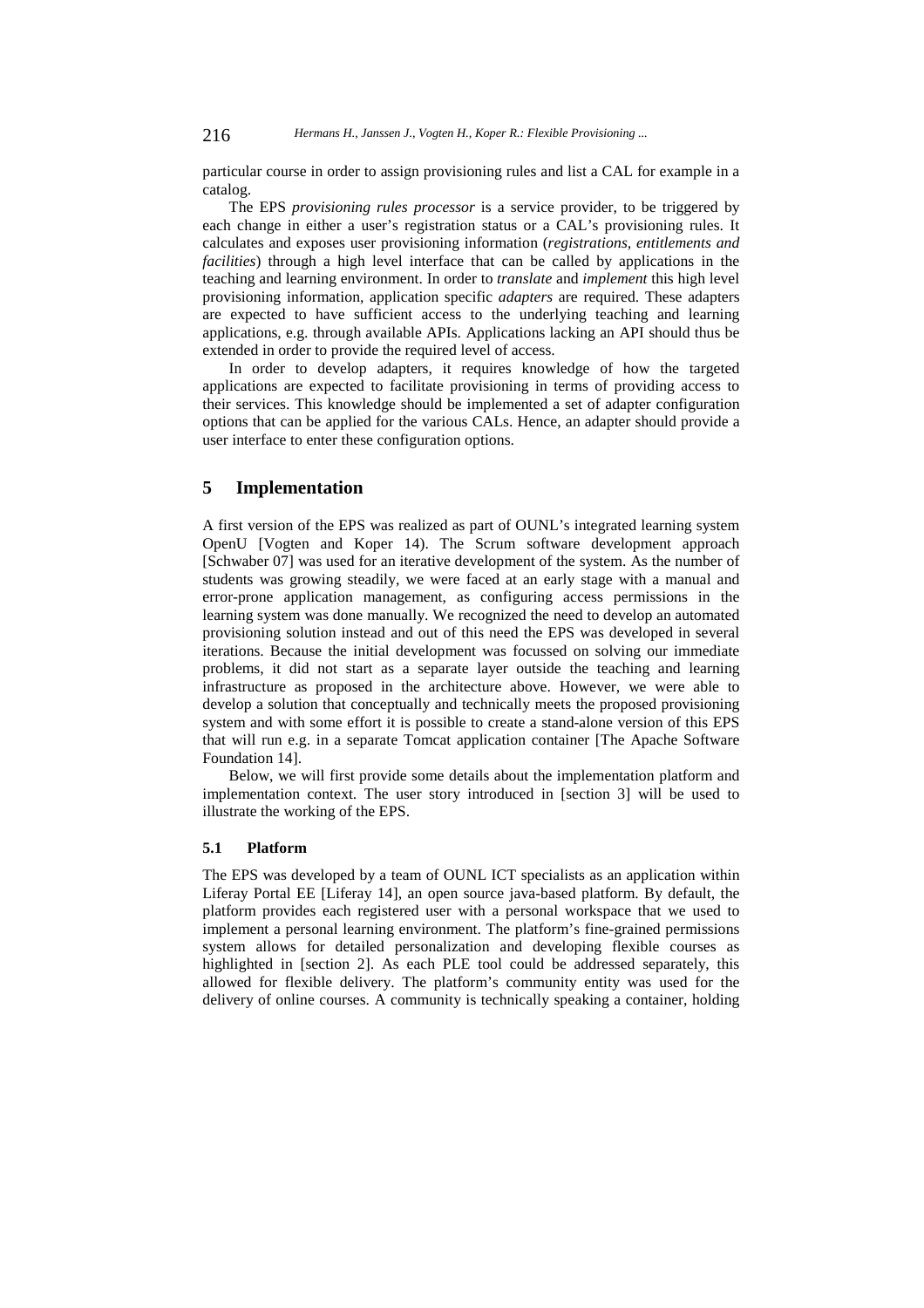groups of pages that expose services through portlets: configurable user interface components that can be dropped and arranged on a webpage.

In order to translate and apply EPS provisioning information in the portal's formal learning environment and the course catalog (see [Figure 4]), adapters were built. Along with these adapters we developed tools to monitor proper processing of provisioning information. Manual access configuration of components was still possible, whereas the adapter guarded the proper permissions to be granted through the EPS, so no conflicts occurred when restoring permissions.

# **5.2 Implementation context**

The EPS was deployed within the subject area of Learning Sciences and Technologies. In the e-learning system a total of 26 MSc courses were redesigned to meet the demands of the layered course model . New course models serving lifelong learning involved online masterclasses, MOOCs and Learning Tracks. For each of these course models a default set of CALs was defined and applied for their course instances using the EPS. [Table 2] shows as an example an overview of CAL type's used for MSc courses.

| CAL               | Target group                                   | <b>Access level</b> | <b>Delivery</b><br>public access         |  |  |
|-------------------|------------------------------------------------|---------------------|------------------------------------------|--|--|
| OER[5] version    | interested users                               | white               |                                          |  |  |
| Free version      | interested.<br>registered users                | grey                | self-service                             |  |  |
| Read only version | learning track<br>subscribers,<br>MSc students | blue                | self-service, only for<br>entitled users |  |  |
| Full version      | MSc students                                   | green               | automatically after<br>payment           |  |  |

#### *Table 2: Overview of CALs for MSc courses*

Design documents of all course models, developed by project teams at faculty level, were analysed for the presence of provisioning statements. These statements were transformed into provisioning rules for each possible registration status, which were subsequently presented to and approved by the faculty. Subsequently, for each CAL the appropriate provisioning rules were assigned in the EPS.

 [Figure 4] shows the major parts of the e-learning system provisioned by the EPS was deployed: (1) a personal workspace or PLE, (2) a formal learning space for taking courses, learning tracks or online masterclasses and (3) a web shop containing a (personalized) catalogue that lists all CALs a particular user is entitled to register for. Through a web service interface the EPS listens to changes in course registrations

l

<sup>[5]</sup> Open Educational Resource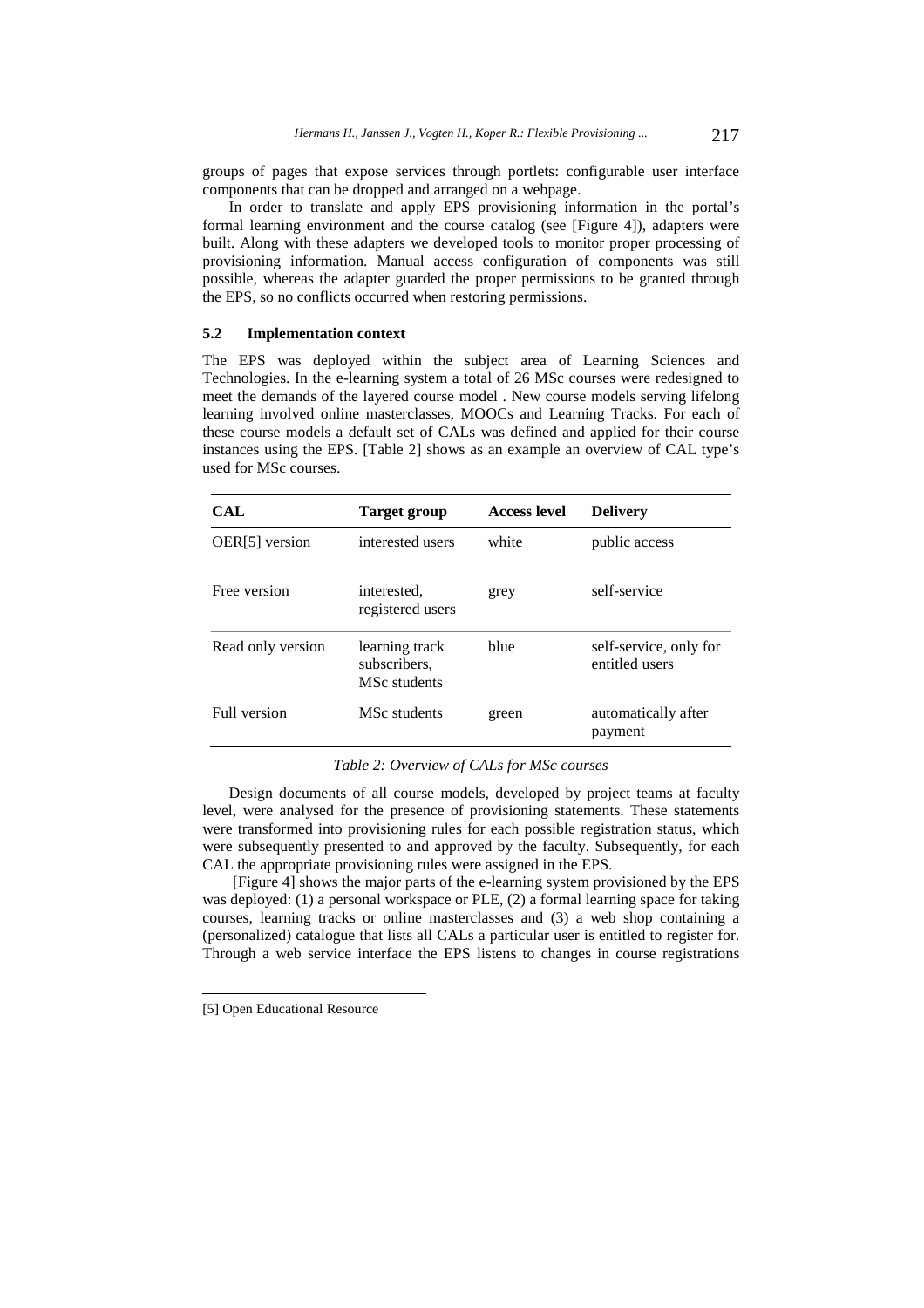from the administration system (not drawn) and calculates the proper user provisioning information.



*Figure 4: OUNL EPS implementation* 

# **5.3 Example**

Lily's user scenario in [section 3] showed an elaborated example of how a user provisioning profile may evolve over time. Transition T1 to T2 in [Table 1] marks her registration for the learning track. [Figure 5] shows a screenshot of how Lily's grants at timestamp T1 affect the configuration of the learning system. Top left of the screen her personal workspace is available, providing access to learning management tools (facilities) assigned by the EPS to each person who registers at the platform (T0).

The dashboard tool at the centre of the screen displays three tiles as a result of registering for an online Masterclass. The EPS facility rules for this online Masterclass state that besides full registration for this course, the status 'registered' also gives access to the topic site 'Mobile Learning', as there is a substantive relationship between both, as well as the portal Learning Sciences.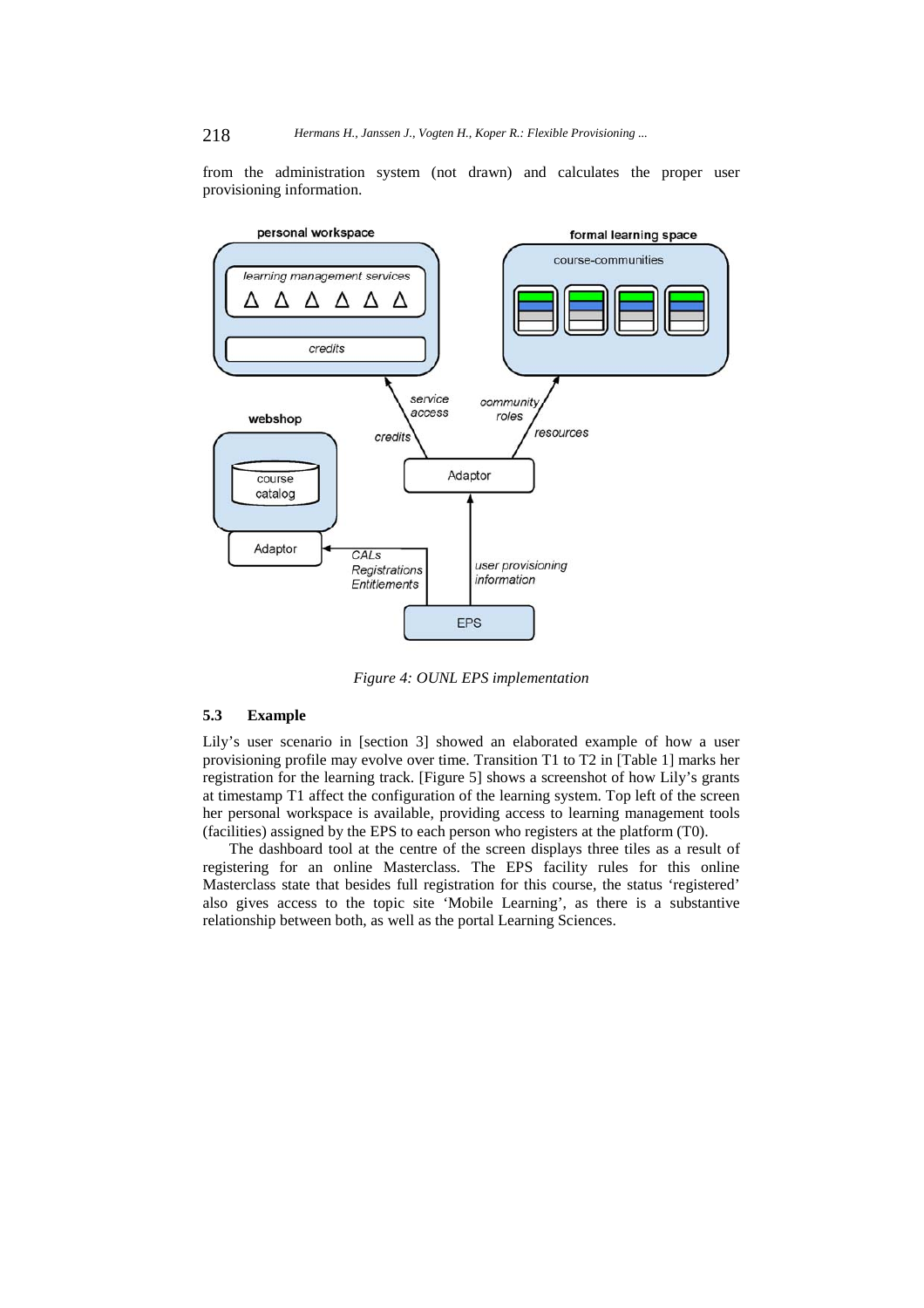

*Figure 5: Learning system configuration at T1* 

| <b>Iky</b>            |                                                                     |                 |      |       |                                                   |                              |                      |                    |          |                              |
|-----------------------|---------------------------------------------------------------------|-----------------|------|-------|---------------------------------------------------|------------------------------|----------------------|--------------------|----------|------------------------------|
| Dashboard             | Profile<br>Wall                                                     | Blog            | Wiki | Brats | Showcases                                         | <b>OFICS</b> 8 Registrations |                      | <b>M</b> Catalog   |          | Sign Out Help<br>Credits: 54 |
|                       |                                                                     |                 |      |       |                                                   |                              |                      |                    |          |                              |
| <b>Lily Allen</b>     |                                                                     |                 |      |       |                                                   |                              |                      |                    |          | <b>Open Universiteit</b>     |
| Dashboard > Lily Alen |                                                                     |                 |      |       |                                                   |                              |                      |                    |          |                              |
| Open U Registrations  |                                                                     |                 |      |       |                                                   |                              |                      |                    |          |                              |
| My Registrations      |                                                                     | Available to me |      |       |                                                   |                              |                      |                    |          |                              |
|                       | Title A                                                             |                 |      |       |                                                   | <b>Status</b>                | Registration<br>Date | Expiration<br>Date | Provider |                              |
|                       | cursus<br>Subscriber version                                        |                 |      |       | 040311 - Information Skills for Social Scientists |                              |                      |                    | OUNL     | Register                     |
|                       | cursus<br>O28431 - Digital Media and Learning<br>Subscriber version |                 |      |       |                                                   |                              |                      |                    | OUNL     | Register                     |

*Figure 6: Learning system configuration at T2*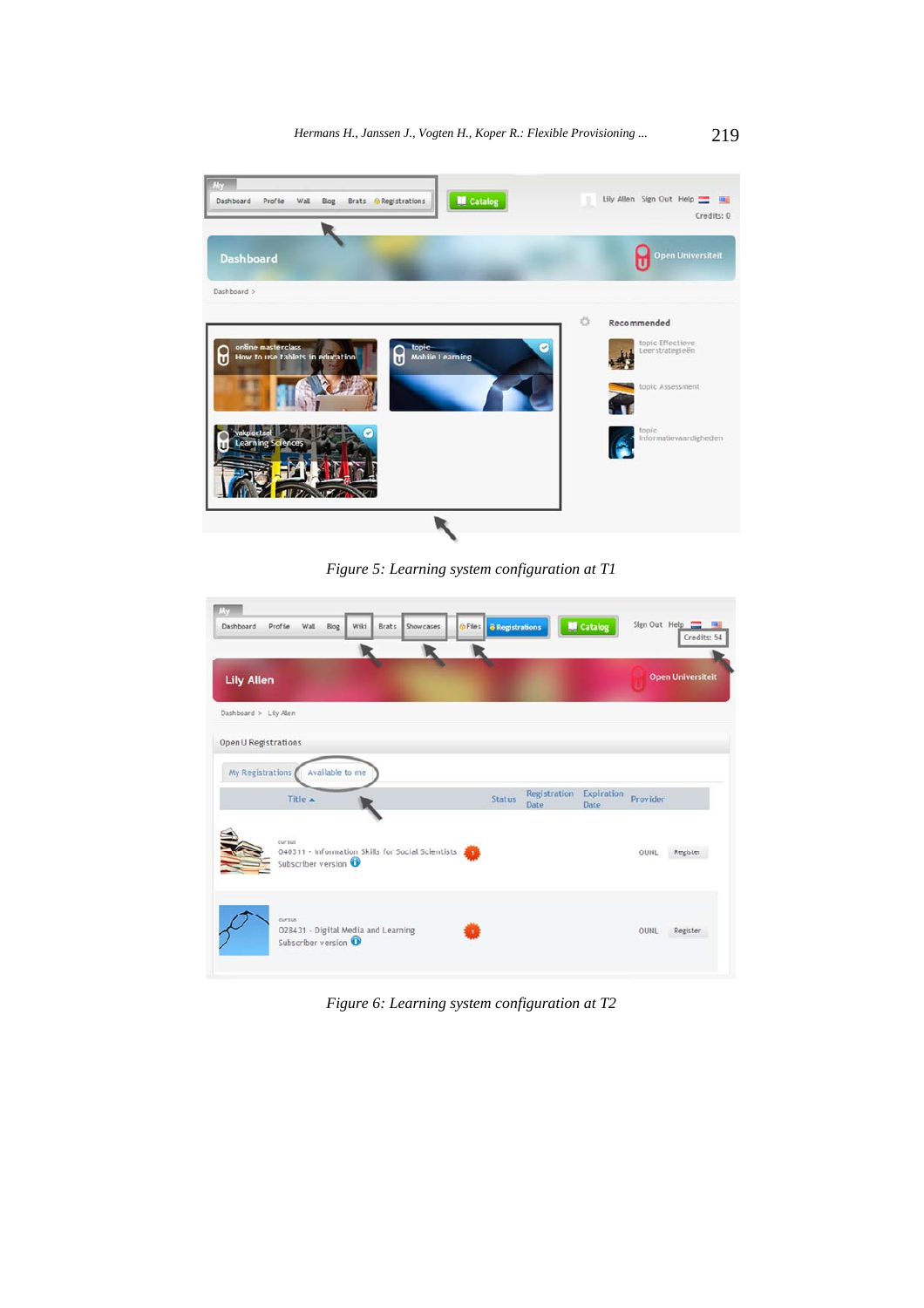From the moment Lily is registered for learning track (T2), the EPS extends her grants with (1) a learning track course registration, (2) an extensive collection of entitlements (which is a key feature of the learning track subscription model), (3) personal tools and credits for buying access to online masterclasses (see [Table 1]). [Figure 6] highlights the impact of these grants on Lily's learning environment. Tools in her personal workspace are extended with a wiki and file management tool. The top right part of the screen shows an amount of 54 credits for buying online Masterclass access. The central part of screen shows the list of entitlements ('blue' courses) she can (un)register for automatically on a self-service base.

# **6 Conclusions and discussion**

In this article we have argued that for flexible and efficient provisioning for different groups of adult learners, we need a new type of system called Educational Provisioning System (EPS). An EPS allows for both managing and processing provisioning rules in order to meet the demands of new online educational formats. It supports the use of so-called course access levels (CALs), through which particular learning target groups can be addressed and provisioned separately. Provisioning rules are formalized business rules, derived from faculty and/or institutional policy, stating which services and facilities are to be provided or revoked to a learner through the software applications that are in use in the teaching and learning infrastructure. To ensure robustness with respect to changes in the application environment as well changes in the provisioning rules, we have proposed an architecture that separates the business provisioning logic from the applications that implement this logic. Besides an EPS, this architecture requires the development of adapters that translate and apply high level EPS provisioning information into the particular access permissions of the underlying applications. Adapters are expected to have access to the underlying applications for teaching and learning, e.g. through available APIs. Applications lacking this access should thus be extended in order to be used within this architecture.

A first EPS implementation was realized against the background of the development of a new e-learning infrastructure at the OUNL. Through this implementation we have been able to provision different learner target groups separately with tailored services and facilities. Moreover, this implementation allowed us to develop and run new educational formats such as the Learning Track, which requires the presence of typical entitlement rules, as supported by the EPS. For a future release of the OUNL EPS, from an architectural perspective, we are planning to migrate the EPS, currently implemented as a Liferay portal application, to a standalone application.

The EPS implementation proved to be an efficient solution with respect to managing and processing of provisioning rules. All provisioning rules concerned can be managed in one system, without having to worry about application specific access control, which is taken care of by the application adapter. The EPS helps to tackle the complexity of provisioning, though it can be improved in particular with respect to visualizing provisioning rules in such a way that they are better traceable by humans.

Though the examples and implementation presented in this article are restricted to web based delivery and provisioning, the proposed model and architecture are fully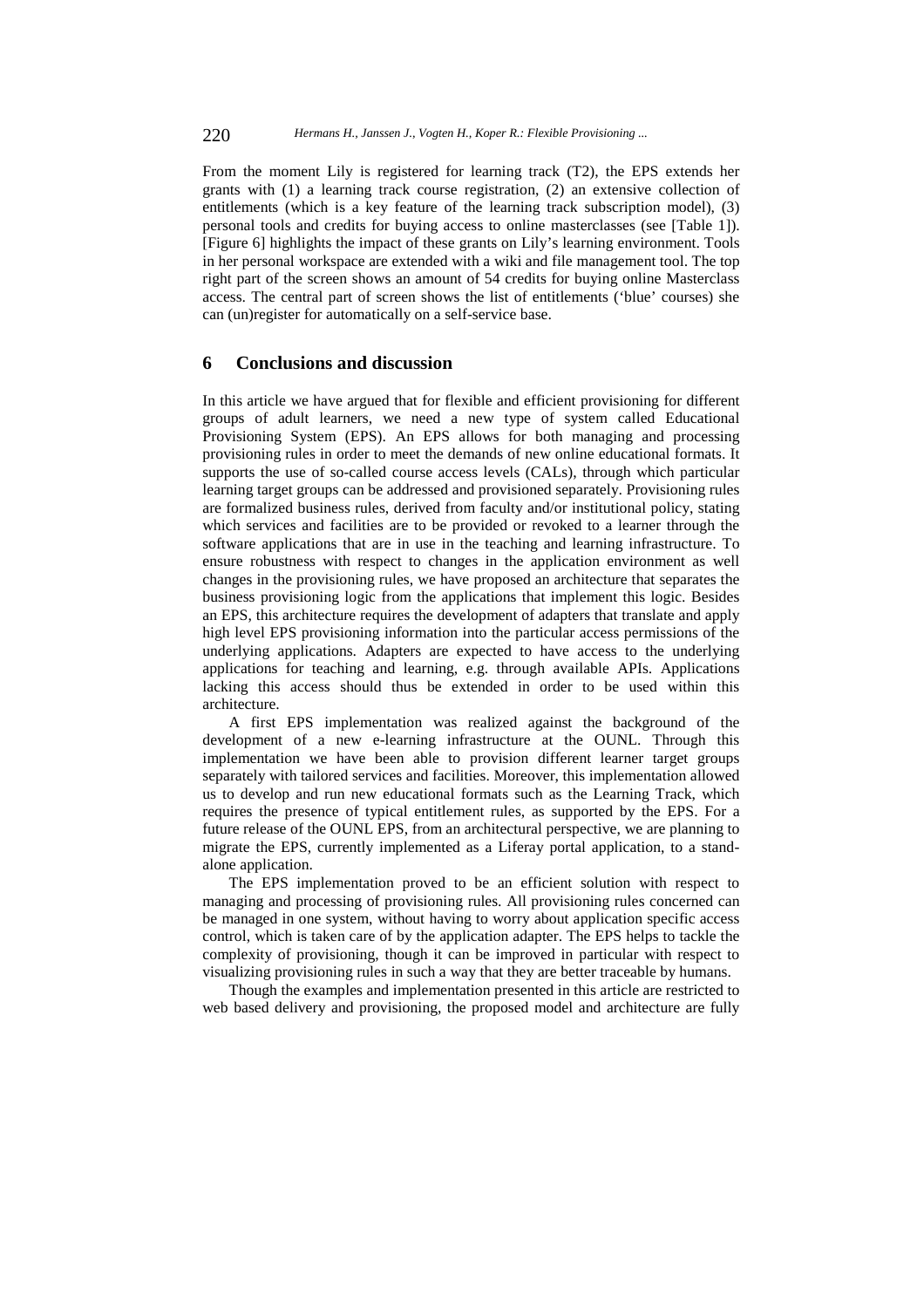neutral with respect to delivery channels or devices used. The EPS provides a generic solution for flexible and efficient provisioning and as such may be expected to suit mobile delivery scenarios as well.

Finally, throughout this article we showed how the EPS provides rule-based access to courses or course access levels, using push and pull mechanisms (respectively by course access rules and). Currently these rules reflect the business model of the faculty. However, usage patterns, especially of the services provided through the pull mechanism, might be used to inform future definitions of business rules. In this respect we have only begun to explore the potential use of the EPS, moving from a system that encapsulates business policies towards a system that is capable of suggesting new policies.

# **References**

[Attwell 07] Attwell, G.:" Personal Learning Environments - the future of learning?"; eLearning Papers, 2, 1 (2007), 1–8.

[Casquero et al. 10] Casquero, O., Portillo, J., Ovelar, R., Benito, M., & Romo, J.: "iPLE Network: an integrated eLearning 2.0 architecture from a university's perspective"; Interactive Learning Environments, 18, 3 (2010), 293–308.

[Cercone 08] Cercone, K.: "Characteristics of adult learners with implications for online learning design"; AACE Journal, 16 (2008), 137–159.

[Fowler 04] Fowler, M.: UML Distilled: a brief guide to the standard object modeling language (Third Edit.). Addison-Wesley Professional (2004).

[Greer 08] Greer, D.: "The Art of Separation of Concerns" [Web log post]" (2008). Retrieved from http://aspiringcraftsman.com/tag/separation-of-concerns

[Hermans et al. in press] Hermans, H., Janssen, J., & Koper, R.: "Flexible authoring and delivery of online courses using IMS LD"; Interactive Learning Environments (in press).

[Hermans et al. 14] Hermans, H., Kalz, M., & Koper, R.; "Toward a learner-centered system for adult learning"; Campus-Wide Information Systems, 31, 1 (2014), 2–13.

[Janssen et al. 11] Janssen, J., Berlanga, A. J., & Koper, R.; "Evaluation of the Learning Path Specification"; Educational Technology & Society, 14, 3 (2011), 218–230.

[Koper 14] Koper, R.: "Changing the business model of a distance teaching university". In R. Huang, Kinshuk, & J. K. Price (Eds.): "ICT in Education in Global Context"; Springer Verlag Berlin Heidelberg (2014), 185–203.

[Liferay 14] Liferay: "Enterprise open source portal and collaboration software" (2014). Retrieved from http://www.liferay.com.

[Longworth 03] Longworth, N.: "Lifelong learning in action. Transforming education in the 21st century". Kogan Page, London (2003).

[Martinez 13] Martinez, M.: "Adapting for a Personalized Learning Experience". In R. Huang & J. M. Spector (Eds.): "Reshaping Learning: Frontiers of Learning Technology in a Global Context"; Springer (2013), 139–174).

[Merriam et al. 12] Merriam, S. B., Caffarella, R. S., & Baumgartner, L. M.: "Learning in adulthood: a comprehensive guide". Jossey-Bass, San Francisco (2012).